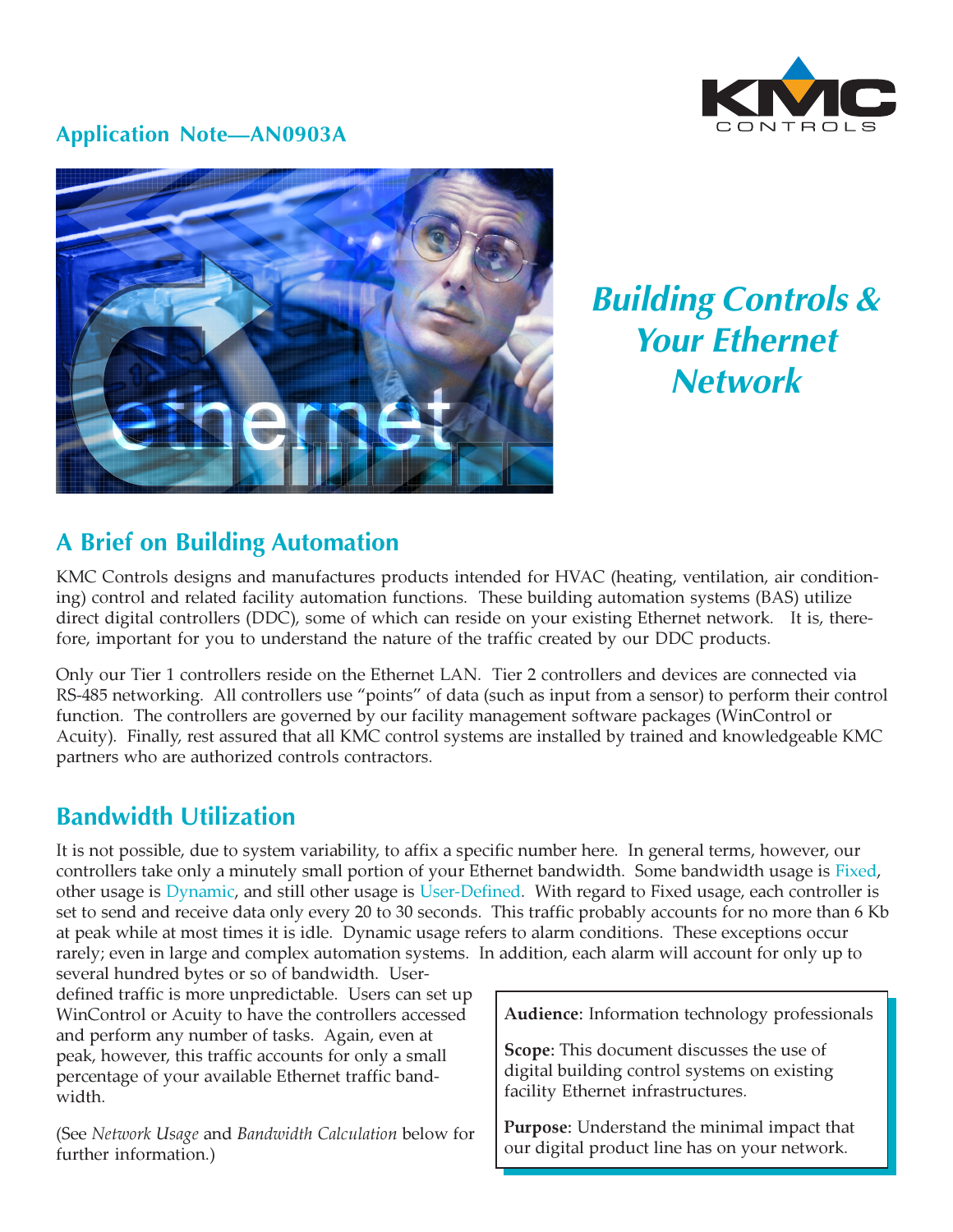### **Network Usage—A Summary**

- ◆ A Network Status UDP packet (40 bytes, UDP datagram) is sent every 23 seconds to each Ethernet connected controller in the system.
- ◆ A Network Points packet (0 to 528 bytes, UDP datagram) is sent every 24 seconds to each Ethernet connected controller in the system.
- ◆ Alarms (up to 1400 bytes, UDP datagram) are sent to each Ethernet connected controller as they occur. Multiple alarms will be concatenated into one message. These same packets are directed to each operator workstation that is both logged in and set to receive such alarms.
- ◆ Operator requests (24 bytes, UDP datagram) are directed to the desired controller. Replies can be up to 1400 bytes.
- ◆ Operator sends can be up to 1400 bytes (UDP datagram); controllers acknowledge with a 15-byte UDP datagram.
- ◆ The building operator determines and controls the frequency of activity. Operator workstation refresh rates can be set as often as once per second, In addition, multiple windows may be open simultaneously. Only those windows which are in Update mode (as opposed to View mode), generate network traffic. However, workstations can also be programmed to maintain historical files known as trend logs. Workstation settings determine the number of trend logs and the frequency of updates. Trend log packets (UDP datagrams) are 1400 bytes.
- ◆ Packets transmitted on the same Ethernet sub-network are fragmented at the Maximum Transmission Unit (MTU) size set at the controller level (not related to your network MTU size). Default size is 1500 bytes.
- ◆ Routers and gateways have a tendency to "forget" our controllers on the system, deleting the controllers from routing tables. Therefore, our Tier 1 controllers will "ping" these devices every two minutes.

### **Bandwidth Calculation**

While not meant to be definitive or comprehensive, the following formula can provide you with a general bandwidth calculation for controller-to-controller bandwidth.

max. bandwidth per controller =

3000 bytes X (number of Tier 1 controllers in system – 1) every 25 seconds

This formula does not account for Dynamic or User-Defined traffic.

# **Protocols, Ports & Broadcasting**

#### **Protocols Supported**

- ◆ Internet Protocol (IP) over Ethernet
- ◆ Internet Control Message Protocol (ICMP)
- ◆ Universal Datagram Protocol (UDP)
- ◆ Address Resolution Protocol (ARP)
- ◆ BACnet (IP, MSTP, Ethernet 802.3)
- ◆ Proprietary protocol (encapsulated in UDP)

#### **Port Numbers Used**

- ◆ Our system uses ports 21068, 21069, 21080, and 21081 to send and receive UDP packets from either our software front end or our OPC server.
- Responses are directed to the requesting port number.